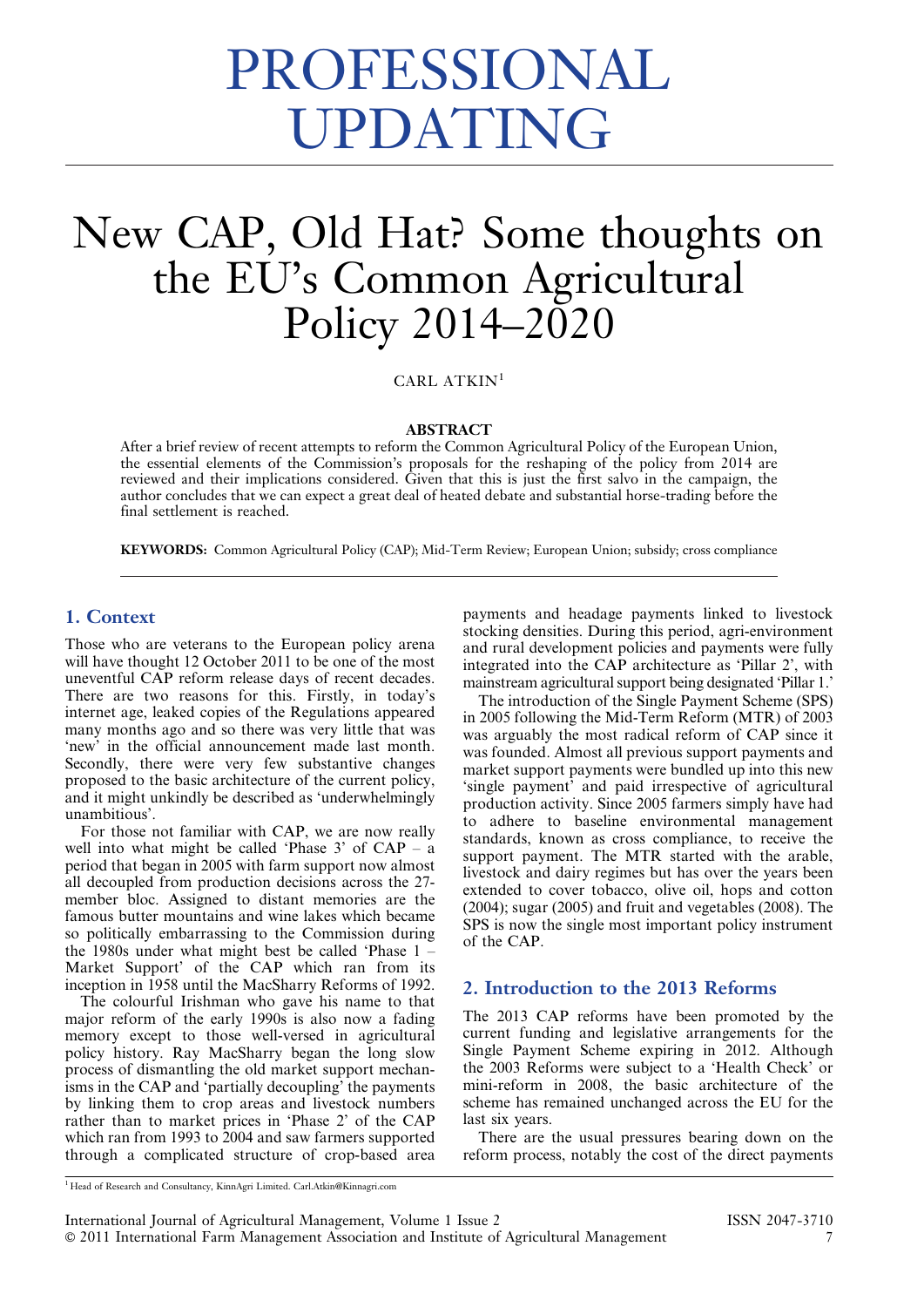and the public justification for them – the SPS is, in effect, a complicated mish-mash of income support, compensation for previous supported price reductions and baseline environmental management payments through cross compliance. For many countries which adopted a 'historical' model of implementation of the SPS, the reference years of 2000–2002 now look increasingly anachronistic and there is pressure to harmonise large differences in payments that have been created by this historical quirk. The second pressure is the need to harmonise the SPS system with its simplified cousin (the Single Area Payment Scheme, or SAPS) which was offered to the New Member States who joined the EU in 2004 and 2007; these countries generally have substantially lower payments per hectare than the old EU-15.

As a reminder there are four separate new regulations proposed as part of the 2013 reforms although the aspect which continues to attract most is of course the future design of any new direct payments. This is partly because the budget for direct payments is the most important element of EU agricultural policy, accounting for 72% of EU CAP expenditure in the 2012 budget, and partly because of their continuing important role in underpinning farm income in the EU.

# 3. Key Elements of the Proposed New Regulations

In a nutshell, the key elements of the proposed new Regulations are:

- i. The replacement of the existing SPS in the old EU-15 (plus Malta and Slovenia) and the SAPS in the 10 New Member States of 2004 and 2007 with a new Basic Payment Scheme (BPS), based on up to 70% of the 'national ceiling' available for Pillar 1 payments. Entitlements to the new scheme will be allocated based on applications made on 15 May 2014, but the rules on the management of the newly allocated entitlements and the national reserve largely follow the current rules of the SPS. (In practical terms the current payment entitlements to SPS cease to exist on 31 December 2013). For those countries which have previously implemented SAPS, the creation of 'entitlements' separate to land will be a new concept. All Member States will be obliged to move towards a *uniform payment per hectare* at national or regional level by the start of 2019 – a potential major change for those countries currently using the 'historical' model of SPS implementation. There will be various provisions to deal with oddities created during the transition period – such as a National Reserve and Hardship provisions, very similar to those offered as part of the 2003 reforms.
- ii. A new 'Greening Payment' based on up to 30% of the annual ceiling for farmers who follow 'enhanced cross compliance' measures beneficial for the climate and the environment. If farmers wish to receive the BPS then participation in this scheme will be compulsory. This came as a surprise to many commentators who had assumed in the early stages of the proposals that the 'greening' measures would

be optional but this is not the case. The measures proposed in Articles 28 to 31 of the Regulation are:

- maintaining permanent pasture;
- crop diversification (a farmer must cultivate *at* least 3 crops on his arable land none accounting for more than 70% of the land, and the third at least 5% of the arable area); and
- maintaining an 'ecological focus area' of *at least*  $7%$  of farmland (excluding permanent grassland) – i.e. field margins, hedges, trees, fallow land, landscape features, biotopes, buffer strips, afforested area.

This clearly creates all sorts of practical problems for those businesses which are 'block cropped' as part of larger farming rotations and it is not clear how any ecological focus area required under greening will fit with 'broad and shallow' stewardship schemes currently operating under Pillar 2, such as Entry Level Stewardship in the UK.

- iii. Other payments: There will be a voluntary additional payment (up to 5% of the national ceiling) for farmers in disadvantaged areas; a mandatory additional payment to new entrants enrolled in the basic payment scheme (up to 2% of the national ceiling) and a simplified scheme for small farmers (up to 10% of the annual national ceiling). Provision is made for a voluntary coupled support scheme for specific types of marginal farming which are particularly important for economic and/or social reasons (up to 5% of annual national ceiling with the possibility to go beyond this in particular cases). There are also some transitional arrangements for Romania and Bulgaria allowing them to continue with Complementary National Direct Payments (CNDPs) in 2014 and 2015.
- iv. Cross compliance: The award of all payments will continue to be linked to the baseline requirements relating to environment, animal welfare and plant and animal health standards known as 'cross compliance.' However, as an exercise in simplification, it is proposed that the number of Statutory Management Rules (SMRs) will be reduced from 18 to 13 and rules on Good Agricultural & Environmental Condition (GAEC) will be reduced from 15 to 8. It is worth noting that some of these elements will also be new obligations to existing SAPS claimants which do not have such rigorous cross compliance obligations as the current SPS. It is also proposed that the Water Framework Directive and the Sustainable Use of Pesticides Directive will be incorporated into cross-compliance rules.
- v. 'Capping': This is potentially the most contentious point and is set out in Article 11 of the regulation. This proposes that the amount of support that any individual farm can receive from the Basic Payment Scheme will be limited to  $\in 300,000$  per year<sup>2</sup>, and the payment will be reduced by 70% for the part from  $\epsilon$ 250,000–300,000; by 40% for the part from  $\epsilon$ 200,000–250,000, and by 20% for the part from

<sup>&</sup>lt;sup>2</sup> In mid-October 2011, €1 was approximately equivalent to \$1.4 and £0.87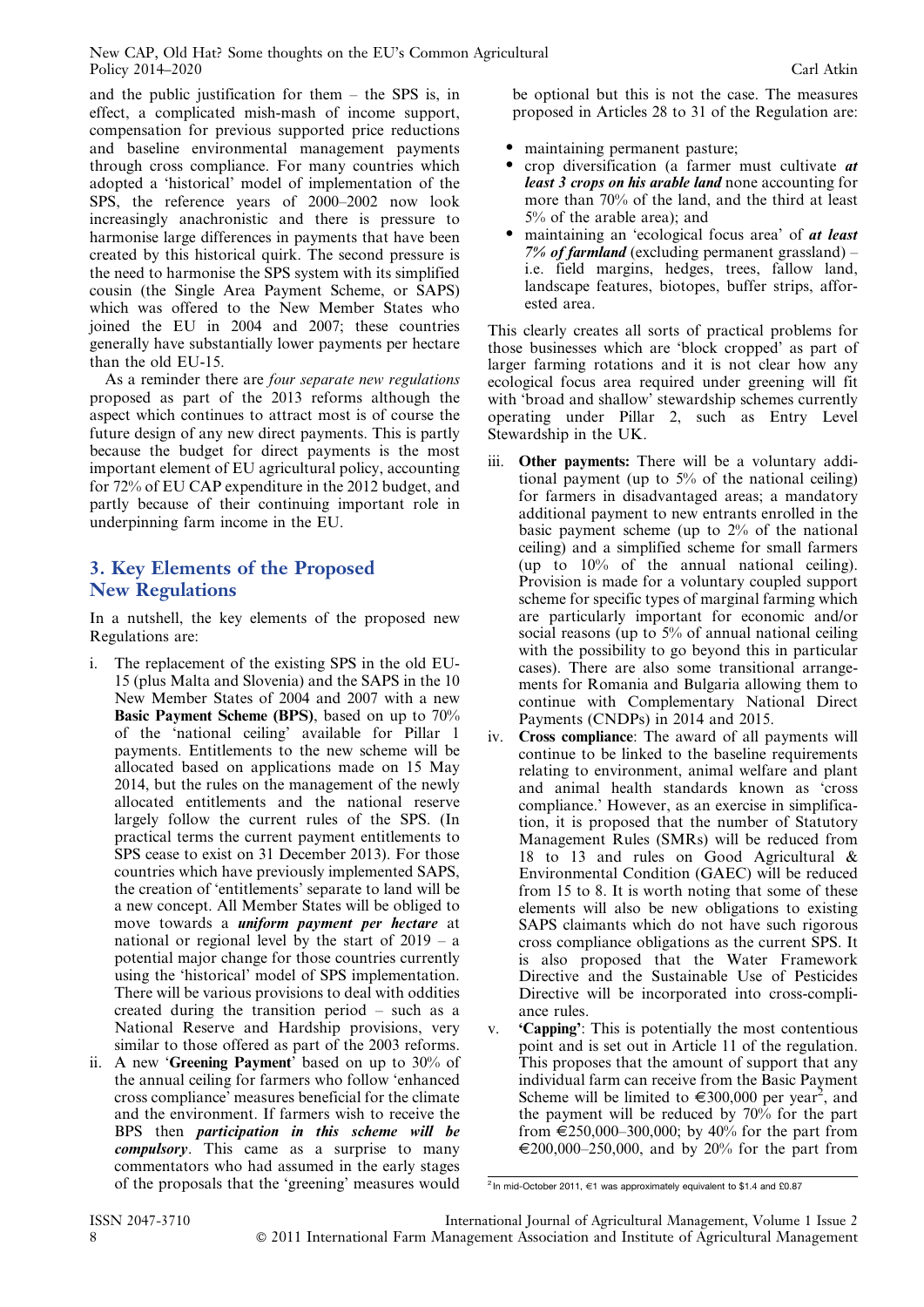$E150,000-200,000$ . Greening Payments will be excluded. However, in order to take employment into account, the holding can deduct the costs of salaries in the previous year (including taxes and social security contributions) before these reductions are applied. It is not believed this would include contract labour and so this interpretation could be a substantial disadvantage to those in share farming, contract farming or joint venture operations. This point is clearly highly contentious and likely to be the subject of significant debate and challenge during the on-going negotiations, and it would be very difficult to implement and police. I expect that these provisions will be watered down during the course of the negotiations.

- vi. 'Active farmers': In order to iron out a number of legal loopholes, the Commission is tightening the definition of active farmers in these regulations – Article 9 of the regulation. Aimed at excluding payments to applicants who have no real or tangible agricultural activity (perhaps including some sports clubs, stud farms, airports and golf courses) the proposed definition states that payments would not be granted to applicants whose CAP direct payments are less than 5% of total receipts from all non-agricultural activities, or if their agricultural areas are mainly areas naturally kept in a state suitable for grazing or cultivation and they do not carry out the minimum activity required, as defined by Member States. In order to avoid small part-time farmers being caught by this, there is a derogation for farmers who receive less than  $\epsilon$ 5,000 in direct payments the previous year.
- vii. Eligible hectares The rules foresee setting 2014 as a new reference year for land area, but there will be a link to beneficiaries of the direct payments system in 2011 in order to avoid speculation. Article 21 of the draft regulation sets out the details, but this is potentially a serious issue for land sales and tenancies being transferred after 2011 and there are many potential problems in this area. For example in the case of the sale or lease of a holding or part of it, by a contract signed before the 15 May 2014, currently the transfer of the right to receive payment entitlements is only to one farmer (provided that the latter complies with the conditions laid down in Article 9). What if a claimant needs to transfer the right to more than one other, where for example a number of tenancies have been given up since 2011? Additional issues on the horizon include where the status of the 2011 claimant changes, which is likely in a number of circumstances.

# 4. Payment Values

One of the key points of contention, especially for those countries who joined the EU in 2004 and 2007, is whether the question of 'equality' between the 'old' and 'new' Member States has been addressed. Commission figures show that the average direct payment per hectare of potentially eligible area (PEA) for the year 2013 is €94.70 in Latvia and €457.50 in the Netherlands, whereas the EU-27 average is  $\in 269.10$ . Here the

Commission's direct payments regulation opts for a pragmatic approach. It proposes a very limited redistribution initially of funds, envisaging that for countries currently receiving less than 90% of the EU average payment per eligible hectare, one-third of the gap between their current figure and 90% of the EU-27 average is closed. This limited effect is confirmed in the impact assessment, which calculates that the redistribution would amount to just  $\epsilon$ 738 million out of a total budget of  $\in$ 42.8 billion.

However, in the medium-term, and by December 31 2028 at the latest, the proposals suggest that all allocated payment entitlements in the Union should have a uniform value, implying that the payment per eligible hectare in Latvia should be the same as in the Netherlands. This ambitious objective was presumably inserted under pressure from the new member states in exchange for the more limited redistribution initially. Indeed, taken at face value, it appears to rule out different regional unit values within a member state, even though this is expressly permitted in the current regulation.

## 5. The Process from Now Until 2014

The Commission proposals for new CAP regulations published last month are only the first step in the legislative procedure. The proposal now enters the codecision process between the Council of Ministers and the European Parliament. In the first reading, the Parliament will adopt its position by a simple majority and the Council will adopt its position by a qualified majority. If the Council adopts the Parliament's position, then the regulations are adopted.

It is more likely that the positions taken by the two parties will differ, in which case the process moves to a second reading in both the Parliament and the Council. Within a three month period, the Parliament can either approve the Council's common position (in which case the regulations are adopted) or propose amendments to the Council's position which are then put to the Council and the Commission for their opinion. The Council then has a further three months in which to accept the Parliament's amendments by qualified majority (or by unanimity where the Commission has given a negative opinion). If the Parliament's amendments are approved, then the regulations become law. Otherwise, a Conciliation Committee is convened within a six week period and the process continues.

It is hoped that the final decisions could be taken under the Irish Presidency of the Council in the first half of 2013 – but in reality there may be slippage and a further roll-on of the existing regimes for 2014 with a start date of 1 January 2015. What is clear is that over the next two years we can expect a lot of heated debate and substantial horse-trading before the final settlement is reached.

## About the author

Carl Atkin is Head of Research and Consultancy at KinnAgri Limited, an international agribusiness management and consultancy business which is part of the Investment AB Kinnevik Group. He is joint Deputy Editor